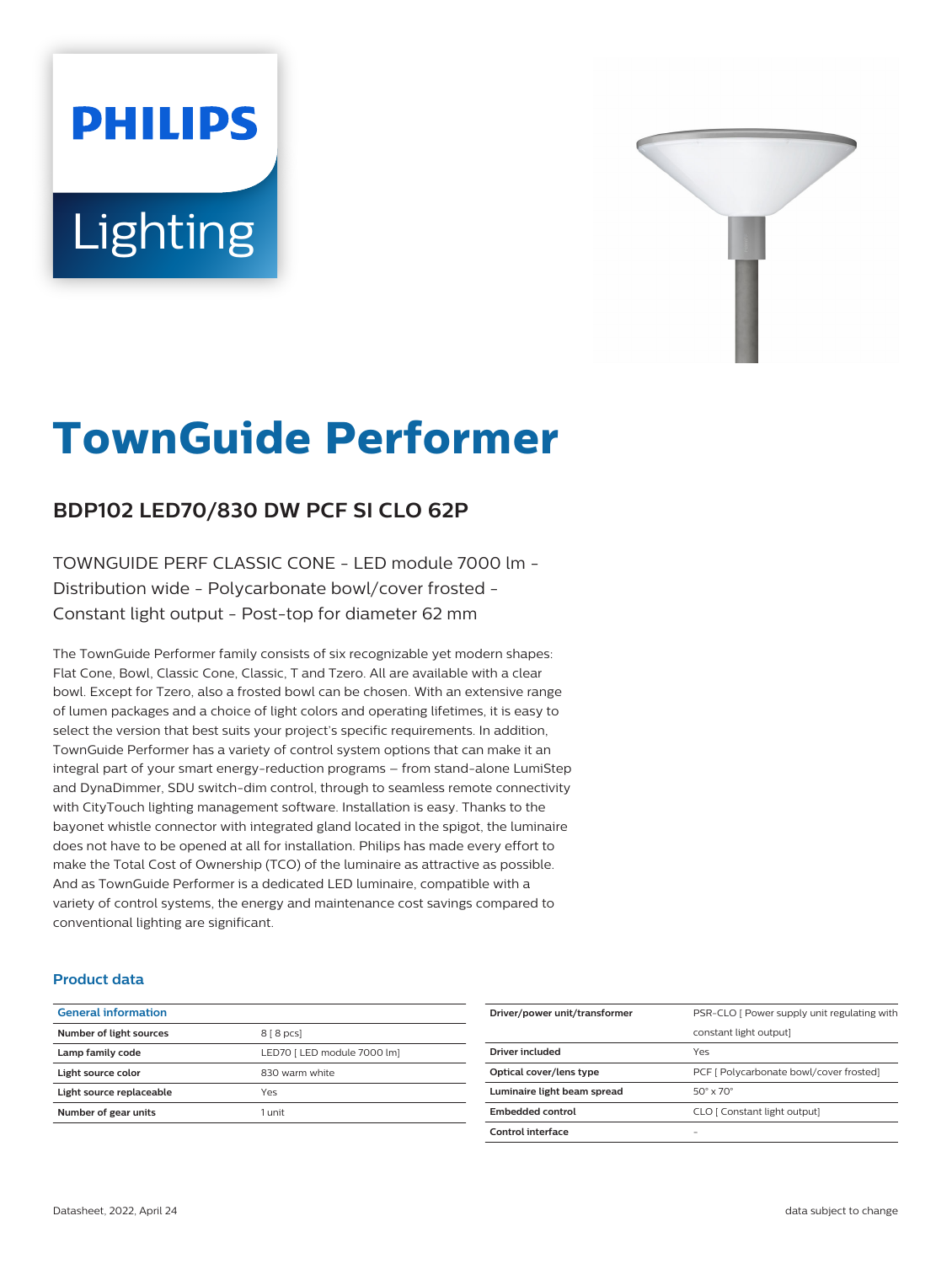## **TownGuide Performer**

| <b>Light regulation</b>                |                                                |
|----------------------------------------|------------------------------------------------|
| Connection                             | Screw connection block 5-pole                  |
| Cable                                  |                                                |
| <b>Protection class IEC</b>            | Safety class I (I)                             |
| Parts color                            | All parts colored                              |
| Coating                                |                                                |
| Glow-wire test                         | 650/5 [ Temperature 650 °C, duration 5 s]      |
| <b>Flammability mark</b>               | NO [ -]                                        |
| <b>Safety device</b>                   | PCBC [ PCB cover]                              |
| <b>CE</b> mark                         | CE mark                                        |
| <b>ENEC mark</b>                       | <b>ENEC</b> mark                               |
| <b>Warranty period</b>                 | 5 years                                        |
| Optic type outdoor                     | Distribution wide                              |
| Photocell                              | No [ -]                                        |
| Constant light output                  | Yes                                            |
| Number of products on MCB of 16 A type | 10                                             |
| в                                      |                                                |
| <b>EU RoHS compliant</b>               | Yes                                            |
| <b>WEEE</b> mark                       |                                                |
| Light source engine type               | LED                                            |
| Service tag                            | Yes                                            |
| Serviceability class                   | Class A, luminaire is equipped with            |
|                                        | serviceable parts (when applicable): LED       |
|                                        | board, driver, control units, surge protection |
|                                        | device, optics, front cover and mechanical     |
|                                        | parts                                          |
| <b>Product family code</b>             | BDP102 [ TOWNGUIDE PERF CLASSIC                |
|                                        | CONE]                                          |
|                                        |                                                |
| <b>Light technical</b>                 |                                                |
| Upward light output ratio              | 10                                             |
| Standard tilt angle posttop            | О°                                             |
| Standard tilt angle side entry         |                                                |
|                                        |                                                |
| <b>Operating and electrical</b>        |                                                |
| <b>Input Voltage</b>                   | 220-240 V                                      |
| <b>Input Frequency</b>                 | 50 to 60 Hz                                    |
| Initial CLO power consumption          | 50 W                                           |
| Average CLO power consumption          | 52 W                                           |
| End CLO power consumption              | 54 W                                           |
| Inrush current                         | 45 A                                           |
| Inrush time                            | 0.285 ms                                       |
| <b>Power Factor (Min)</b>              | 0.97                                           |
| <b>Power Factor (Nom)</b>              | 0.91                                           |
|                                        |                                                |
| <b>Controls and dimming</b>            |                                                |
| Dimmable                               | No                                             |
|                                        |                                                |
| <b>Mechanical and housing</b>          |                                                |
| <b>Housing Material</b>                | Aluminum                                       |
| Reflector material                     |                                                |
| Optic material                         | Acrylate                                       |
|                                        |                                                |

| Optical cover/lens material         | Polycarbonate                                                        |
|-------------------------------------|----------------------------------------------------------------------|
| <b>Fixation material</b>            | Steel                                                                |
| <b>Mounting device</b>              | 62P   Post-top for diameter 62 mm]                                   |
| Optical cover/lens shape            | Conical                                                              |
| Optical cover/lens finish           | Frosted                                                              |
| Torque                              | 15                                                                   |
| Overall height                      | 317 mm                                                               |
| Overall diameter                    | 570 mm                                                               |
| Effective projected area            | $0.088 \text{ m}^2$                                                  |
| Color                               | Silver                                                               |
| Dimensions (Height x Width x Depth) | $317 \times$ NaN $\times$ NaN mm (12.5 $\times$ NaN $\times$ NaN in) |
|                                     |                                                                      |
| Annroval and annication             |                                                                      |

#### **Approval and application**

| Ingress protection code                | IP66 [ Dust penetration-protected, jet-proof] |
|----------------------------------------|-----------------------------------------------|
| Mech. impact protection code           | IK10 [20 J vandal-resistant]                  |
| Surge Protection (Common/Differential) | Luminaire surge protection level until 6 kV   |
|                                        | differential mode and 6 kV common mode        |

| Initial performance (IEC compliant)   |                        |
|---------------------------------------|------------------------|
| Initial luminous flux (system flux)   | 3584 lm                |
| Luminous flux tolerance               | $+/-7%$                |
| Initial LED luminaire efficacy        | 72 lm/W                |
| Init. Corr. Color Temperature         | 3000 K                 |
| Init. Color Rendering Index           | 80                     |
| Initial chromaticity                  | $(0.43, 0.40)$ SDCM <5 |
| Initial input power                   | 54 W                   |
| Power consumption tolerance           | $+/-10%$               |
| Init. Color Rendering Index Tolerance | $+/-2$                 |
|                                       |                        |

#### **Over time performance (IEC compliant)**

**Control gear failure rate at median useful** 10 %

**life 100000 h**

**Lumen maintenance at median useful life\*** 92

**100000 h**

| $-40$ to $+35$ °C                  |
|------------------------------------|
| $25^{\circ}$ C                     |
| Not applicable                     |
|                                    |
|                                    |
| 871829191071800                    |
| BDP102 LED70/830 DW PCF SI CLO 62P |
| 8718291910718                      |
| 91071800                           |
| 1                                  |
| 1                                  |
| 910500991132                       |
| 6.780 kg                           |
|                                    |